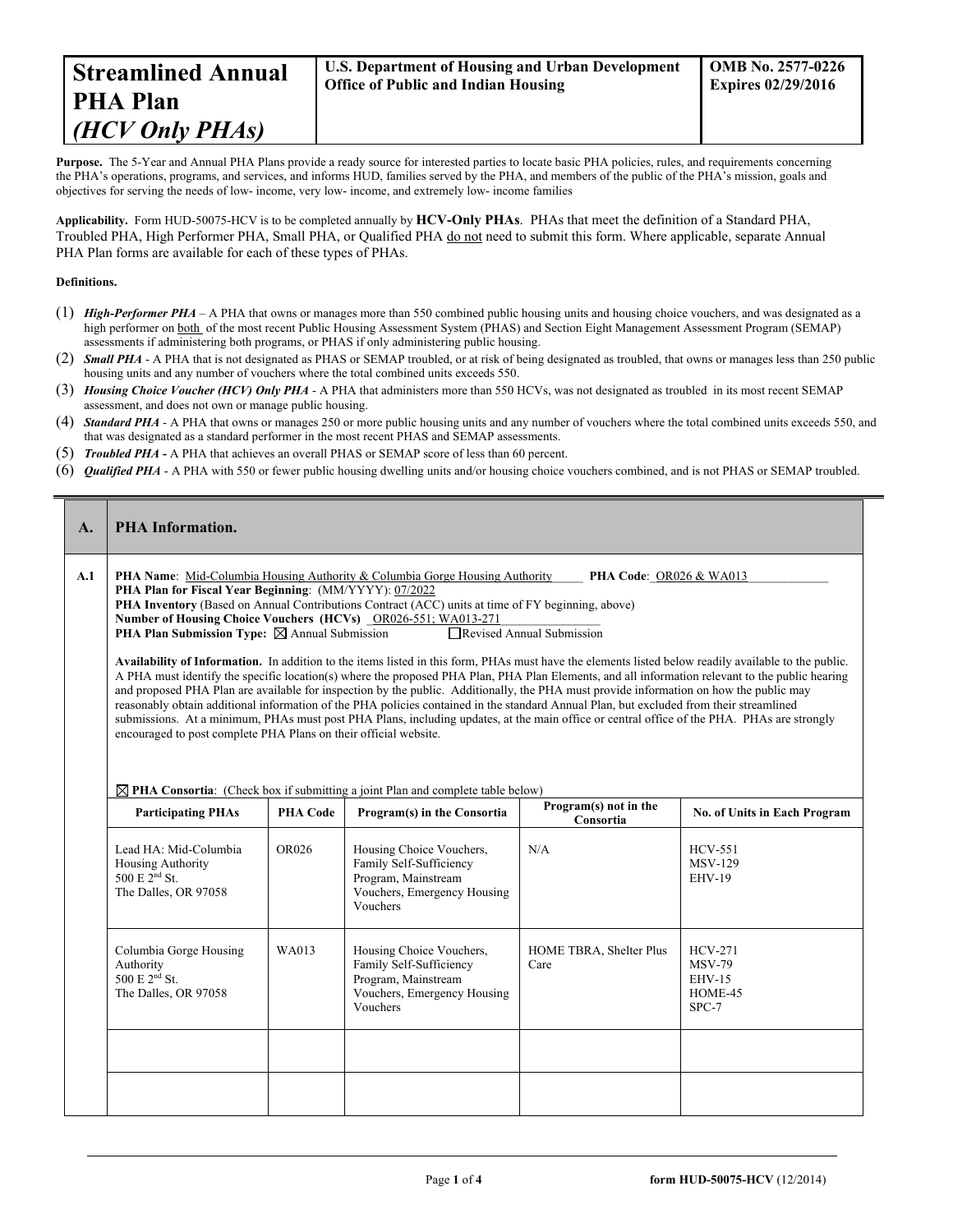| <b>B.</b>  | <b>Annual Plan.</b>                                                                                                                                                                                                                                                                                                                                                                                                                                                                                                                                                                                                              |  |  |  |  |
|------------|----------------------------------------------------------------------------------------------------------------------------------------------------------------------------------------------------------------------------------------------------------------------------------------------------------------------------------------------------------------------------------------------------------------------------------------------------------------------------------------------------------------------------------------------------------------------------------------------------------------------------------|--|--|--|--|
| B.1        | <b>Revision of PHA Plan Elements.</b>                                                                                                                                                                                                                                                                                                                                                                                                                                                                                                                                                                                            |  |  |  |  |
|            | (a) Have the following PHA Plan elements been revised by the PHA since its last Annual Plan submission?                                                                                                                                                                                                                                                                                                                                                                                                                                                                                                                          |  |  |  |  |
|            | Y<br>N<br>$\boxtimes$ Housing Needs and Strategy for Addressing Housing Needs.<br>$\Box$<br>$\boxtimes$ Deconcentration and Other Policies that Govern Eligibility, Selection, and Admissions.<br>$\boxtimes$ Financial Resources.<br>$\boxtimes$ Rent Determination.<br>$\boxtimes$ Operation and Management.<br>$\boxtimes$ Informal Review and Hearing Procedures.<br>$\boxtimes$ Homeownership Programs.<br>$\boxtimes$ Self Sufficiency Programs and Treatment of Income Changes Resulting from Welfare Program Requirements.<br>$\boxtimes$ Substantial Deviation.<br>$\boxtimes$ Significant Amendment/Modification.<br>□ |  |  |  |  |
|            | (b) If the PHA answered yes for any element, describe the revisions for each element(s):                                                                                                                                                                                                                                                                                                                                                                                                                                                                                                                                         |  |  |  |  |
| B.2        | <b>New Activities</b>                                                                                                                                                                                                                                                                                                                                                                                                                                                                                                                                                                                                            |  |  |  |  |
|            | (a) Does the PHA intend to undertake any new activities related to the following in the PHA's current Fiscal Year?                                                                                                                                                                                                                                                                                                                                                                                                                                                                                                               |  |  |  |  |
|            | N<br>Y<br>Project Based Vouchers.<br>⊠                                                                                                                                                                                                                                                                                                                                                                                                                                                                                                                                                                                           |  |  |  |  |
|            | (b) If this activity is planned for the current Fiscal Year, describe the activities. Provide the projected number of project-based units and general<br>locations, and describe how project-basing would be consistent with the PHA Plan.                                                                                                                                                                                                                                                                                                                                                                                       |  |  |  |  |
|            | MCHA (OR026) will issue a Request for Proposal for Project Based Vouchers in January 2022. The projected number of project-based units is fifty<br>(50) plus an additional ten (10) PBVs specifically made available to provide supportive housing for new construction of affordable housing in Hood<br>River or Wasco County. Project-basing these units is consistent with the PHA Plan because it supports the development of affordable housing units<br>in our service area and increases assisted housing choices and voucher mobility.                                                                                   |  |  |  |  |
| B.3        | <b>Most Recent Fiscal Year Audit.</b>                                                                                                                                                                                                                                                                                                                                                                                                                                                                                                                                                                                            |  |  |  |  |
|            | (a) Were there any findings in the most recent FY Audit?                                                                                                                                                                                                                                                                                                                                                                                                                                                                                                                                                                         |  |  |  |  |
|            | Y N N/A<br>$\Box$ $\Box$                                                                                                                                                                                                                                                                                                                                                                                                                                                                                                                                                                                                         |  |  |  |  |
|            | (b) If yes, please describe:                                                                                                                                                                                                                                                                                                                                                                                                                                                                                                                                                                                                     |  |  |  |  |
|            |                                                                                                                                                                                                                                                                                                                                                                                                                                                                                                                                                                                                                                  |  |  |  |  |
| B.4        | <b>Civil Rights Certification</b>                                                                                                                                                                                                                                                                                                                                                                                                                                                                                                                                                                                                |  |  |  |  |
|            | Form HUD-50077, PHA Certifications of Compliance with the PHA Plans and Related Regulations, must be submitted by the PHA as an electronic<br>attachment to the PHA Plan.                                                                                                                                                                                                                                                                                                                                                                                                                                                        |  |  |  |  |
| B.5        | Certification by State or Local Officials.                                                                                                                                                                                                                                                                                                                                                                                                                                                                                                                                                                                       |  |  |  |  |
|            | Form HUD 50077-SL, Certification by State or Local Officials of PHA Plans Consistency with the Consolidated Plan, must be submitted by the<br>PHA as an electronic attachment to the PHA Plan.                                                                                                                                                                                                                                                                                                                                                                                                                                   |  |  |  |  |
| <b>B.6</b> | Progress Report.                                                                                                                                                                                                                                                                                                                                                                                                                                                                                                                                                                                                                 |  |  |  |  |
|            | Provide a description of the PHA's progress in meeting its Mission and Goals described in its 5-Year PHA Plan.                                                                                                                                                                                                                                                                                                                                                                                                                                                                                                                   |  |  |  |  |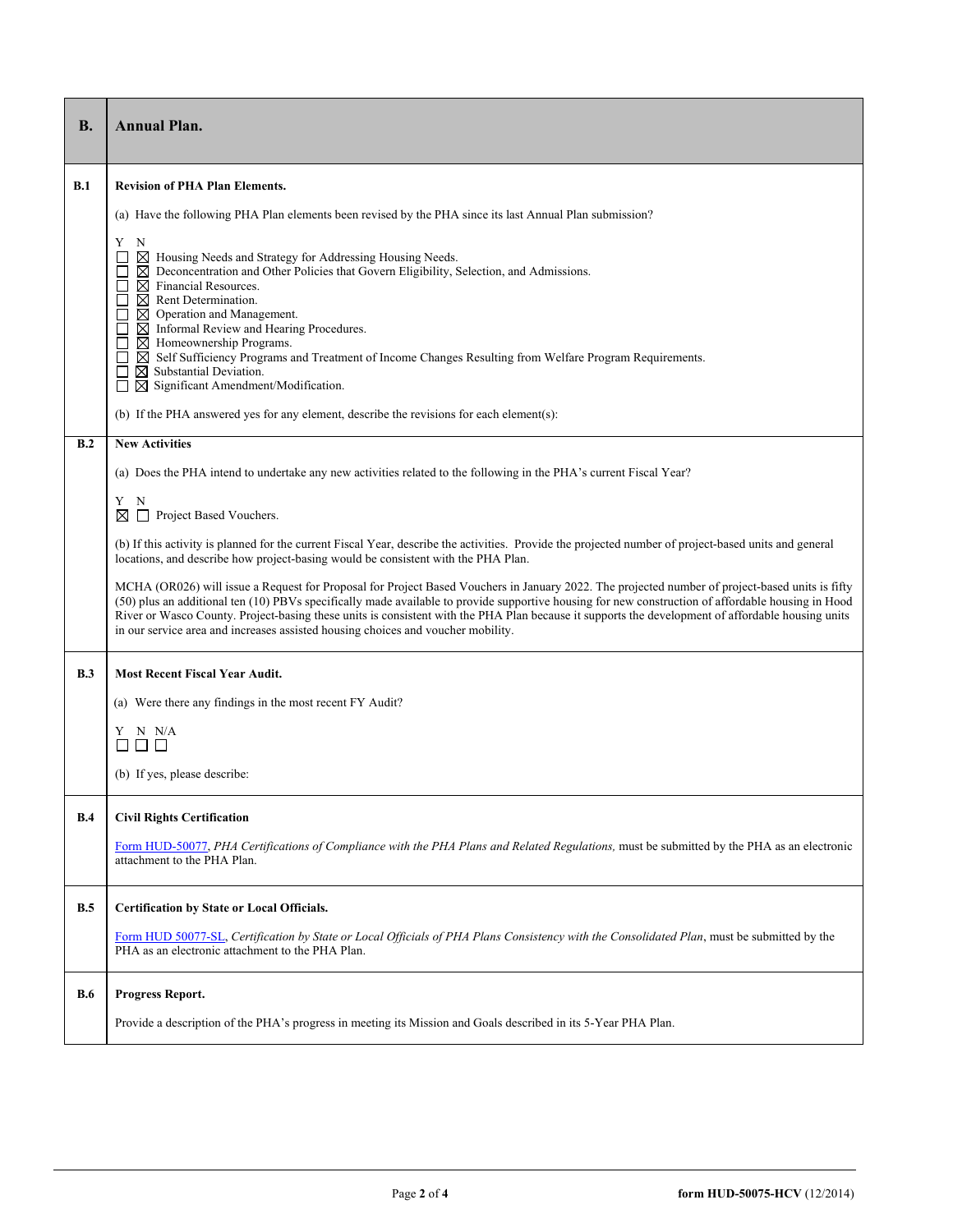| B.7 | <b>Resident Advisory Board (RAB) Comments.</b>                                                                                                                                                                                     |  |  |  |
|-----|------------------------------------------------------------------------------------------------------------------------------------------------------------------------------------------------------------------------------------|--|--|--|
|     | (a) Did the RAB(s) provide comments to the PHA Plan?                                                                                                                                                                               |  |  |  |
|     | $\mathbf N$                                                                                                                                                                                                                        |  |  |  |
|     | If yes, comments must be submitted by the PHA as an attachment to the PHA Plan. PHAs must also include a narrative describing their<br>(a)<br>analysis of the RAB recommendations and the decisions made on these recommendations. |  |  |  |

## **Instructions for Preparation of Form HUD-50075-HCV Annual PHA Plan for HCV Only PHAs**

#### **PHA Information.** All PHAs must complete this section.  $(24 \text{ CFR } \text{S}903.23(4)(e))$

**A.1** Include the full **PHA Name**, **PHA Code**, **PHA Type**, **PHA Fiscal Year Beginning** (MM/YYYY), **Number of Housing Choice Vouchers (HCVs), PHA Plan Submission Type**, and the **Availability of Information**, specific location(s) of all information relevant to the public hearing and proposed PHA Plan.

**\_\_\_\_\_\_\_\_\_\_\_\_\_\_\_\_\_\_\_\_\_\_\_\_\_\_\_\_\_\_\_\_\_\_\_\_\_\_\_\_\_\_\_\_\_\_\_\_\_\_\_\_\_\_\_\_\_\_\_\_\_\_\_\_\_\_\_\_\_\_\_\_\_\_\_**

**PHA Consortia**: Check box if submitting a Joint PHA Plan and complete the table. [\(24 CFR §943.128\(a\)\)](http://ecfr.gpoaccess.gov/cgi/t/text/text-idx?c=ecfr&sid=cc31cf1c3a2b84ba4ead75d35d258f67&rgn=div5&view=text&node=24:4.0.3.1.10&idno=24#24:4.0.3.1.10.2.5.7)

**B.** Annual Plan. All PHAs must complete this section. [\(24 CFR §903.11\(c\)\(3\)\)](http://ecfr.gpoaccess.gov/cgi/t/text/text-idx?c=ecfr&sid=c84b8750d7c9fcd46c0c7546aeb860cf&rgn=div5&view=text&node=24:4.0.3.1.3&idno=24#24:4.0.3.1.3.2.5.8)

#### **B.1 Revision of PHA Plan Elements.** PHAs must:

Identify specifically which plan elements listed below that have been revised by the PHA. To specify which elements have been revised, mark the "yes" box. If an element has not been revised, mark "no."

 **Housing Needs and Strategy for Addressing Housing Needs.** Provide a statement addressing the housing needs of low-income, very low-income families who reside in the PHA's jurisdiction and other families who are on the Section 8 tenant-based waiting list. The statement must identify the housing needs of (i) families with incomes below 30 percent of area median income (extremely low-income), (ii) elderly families and families with disabilities, and (iii) households of various races and ethnic groups residing in the jurisdiction or on the waiting list based on information provided by the applicable Consolidated Plan, information provided by HUD, and other generally available data. The identification of housing needs must address issues of affordability, supply, quality, accessibility, size of units, and location.  $(24 \text{ CFR } \text{S}903.7(a)(1))$  and 24 CFR  $\text{S}903.7(a)(2)(i)$ ). Provide a description of the PHA's strategy for addressing the housing needs of families in the jurisdiction and on the waiting list in the upcoming year.  $24$  CFR §903.7(a)(2)(ii)

□ Deconcentration and Other Policies that Govern Eligibility, Selection, and Admissions. A statement of the PHA's policies that govern resident or tenant eligibility, selection and admission including admission preferences for HCV. [\(24 CFR §903.7\(b\)\)](http://ecfr.gpoaccess.gov/cgi/t/text/text-idx?c=ecfr&sid=b44bf19bef93dd31287608d2c687e271&rgn=div5&view=text&node=24:4.0.3.1.3&idno=24#24:4.0.3.1.3.2.5.5)

 **Financial Resources.** A statement of financial resources, including a listing by general categories, of the PHA's anticipated resources, such as PHA HCV funding and other anticipated Federal resources available to the PHA, as well as tenant rents and other income available to support tenant-based assistance. The statement also should include the non-Federal sources of funds supporting each Federal program, and state the planned use for the resources. [\(24 CFR §903.7\(c\)\)](http://ecfr.gpoaccess.gov/cgi/t/text/text-idx?c=ecfr&sid=b44bf19bef93dd31287608d2c687e271&rgn=div5&view=text&node=24:4.0.3.1.3&idno=24)

 **Rent Determination.** A statement of the policies of the PHA governing rental contributions of families receiving tenant-based assistance, discretionary minimum tenant rents, and payment standard policies. [\(24 CFR §903.7\(d\)\)](http://ecfr.gpoaccess.gov/cgi/t/text/text-idx?c=ecfr&sid=b44bf19bef93dd31287608d2c687e271&rgn=div5&view=text&node=24:4.0.3.1.3&idno=24#24:4.0.3.1.3.2.5.5)

**Operation and Management.** A statement that includes a description of PHA management organization, and a listing of the programs administered by the PHA.  $(24 \text{ CFR } \frac{6}{903.7\text{(e)}(3)(4)}$ .

 **Informal Review and Hearing Procedures.** A description of the informal hearing and review procedures that the PHA makes available to its applicants. [\(24 CFR §903.7\(f\)\)](http://ecfr.gpoaccess.gov/cgi/t/text/text-idx?c=ecfr&sid=b44bf19bef93dd31287608d2c687e271&rgn=div5&view=text&node=24:4.0.3.1.3&idno=24#24:4.0.3.1.3.2.5.5)

 **Homeownership Programs**. A statement describing any homeownership programs (including project number and unit count) administered by the agency under section 8y of the 1937 Act, or for which the PHA has applied or will apply for approval. [\(24 CFR §903.7\(k\)\)](http://ecfr.gpoaccess.gov/cgi/t/text/text-idx?c=ecfr&sid=b44bf19bef93dd31287608d2c687e271&rgn=div5&view=text&node=24:4.0.3.1.3&idno=24#24:4.0.3.1.3.2.5.5)

 **Self Sufficiency Programs and Treatment of Income Changes Resulting from Welfare Program Requirements.** A description of any PHA programs relating to services and amenities coordinated, promoted, or provided by the PHA for assisted families, including those resulting from the PHA's partnership with other entities, for the enhancement of the economic and social self-sufficiency of assisted families, including programs provided or offered as a result of the PHA's partnerships with other entities, and activities under section 3 of the Housing and Community Development Act of 1968 and under requirements for the Family Self-Sufficiency Program and others. Include the program's size (including required and actual size of the FSS program) and means of allocating assistance to households. [\(24 CFR §903.7\(l\)\(](http://ecfr.gpoaccess.gov/cgi/t/text/text-idx?c=ecfr&sid=b44bf19bef93dd31287608d2c687e271&rgn=div5&view=text&node=24:4.0.3.1.3&idno=24#24:4.0.3.1.3.2.5.5)i)) Describe how the PHA will comply with the requirements of section 12(c) and (d) of the 1937 Act that relate to treatment of income changes resulting from welfare program requirements.  $(24 \text{ CFR } \text{S}903.7(l))$ (iii)).

■ **Substantial Deviation.** PHA must provide its criteria for determining a "substantial deviation" to its 5-Year Plan. [\(24 CFR §903.7\(r\)\(2\)\(i\)\)](http://ecfr.gpoaccess.gov/cgi/t/text/text-idx?c=ecfr&sid=13734845220744370804c20da2294a03&rgn=div5&view=text&node=24:4.0.3.1.3&idno=24#24:4.0.3.1.3.2.5.5)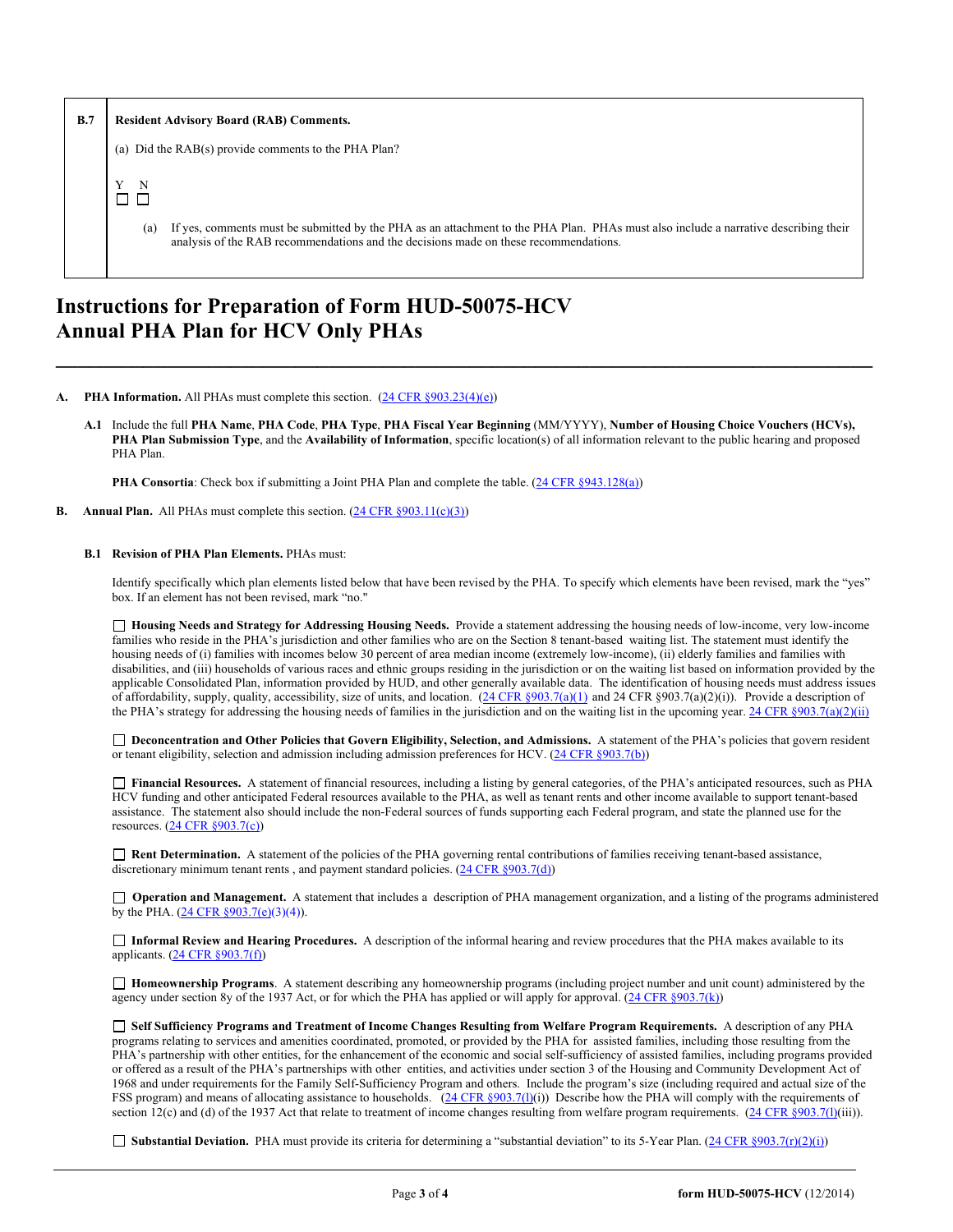**Significant Amendment/Modification**. PHA must provide its criteria for determining a "Significant Amendment or Modification" to its 5-Year and Annual Plan. Should the PHA fail to define 'significant amendment/modification', HUD will consider the following to be 'significant amendments or modifications': a) changes to rent or admissions policies or organization of the waiting list; or b) any change with regard to homeownership programs. See guidance on HUD's website at: [Notice PIH 1999-51.](http://portal.hud.gov/hudportal/HUD?src=/program_offices/administration/hudclips/notices/pih) [\(24 CFR §903.7\(r\)\(2\)\(ii\)\)](http://ecfr.gpoaccess.gov/cgi/t/text/text-idx?c=ecfr&sid=13734845220744370804c20da2294a03&rgn=div5&view=text&node=24:4.0.3.1.3&idno=24#24:4.0.3.1.3.2.5.5)

If any boxes are marked "yes", describe the revision(s) to those element(s) in the space provided.

**B.2 New Activity.** If the PHA intends to undertake new activity using Housing Choice Vouchers (HCVs) for new Project-Based Vouchers (PBVs) in the current Fiscal Year, mark "yes" for this element, and describe the activities to be undertaken in the space provided. If the PHA does not plan to undertake this activity, mark "no." [\(24 CFR §983.57\(b\)\(1\)](http://ecfr.gpoaccess.gov/cgi/t/text/text-idx?c=ecfr&sid=c84b8750d7c9fcd46c0c7546aeb860cf&rgn=div5&view=text&node=24:4.0.3.1.3&idno=24#24:4.0.3.1.3.2.5.7) and Section 8(13)(C) of the United States Housing Act of 1937.

□ **Project-Based Vouchers (PBV).** Describe any plans to use HCVs for new project-based vouchers. If using PBVs, provide the projected number of project-based units and general locations, and describe how project-basing would be consistent with the PHA Plan.

- **B.3 Most Recent Fiscal Year Audit.** If the results of the most recent fiscal year audit for the PHA included any findings, mark "yes" and describe those findings in the space provided.  $(24 \text{ CFR } \S 903.11(c)(3), 24 \text{ CFR } \S 903.7(p))$
- **B.4 Civil Rights Certification.** Form HUD-50077, *PHA Certifications of Compliance with the PHA Plans and Related Regulation*, must be submitted by the PHA as an electronic attachment to the PHA Plan. This includes all certifications relating to Civil Rights and related regulations. A PHA will be considered in compliance with the AFFH Certification if: it can document that it examines its programs and proposed programs to identify any impediments to fair housing choice within those programs; addresses those impediments in a reasonable fashion in view of the resources available; works with the local jurisdiction to implement any of the jurisdiction's initiatives to affirmatively further fair housing; and assures that the annual plan is consistent with any applicable Consolidated Plan for its jurisdiction.  $(24 \text{ CFR } \S 903.7(0))$
- **B.5 Certification by State or Local Officials.** Form HUD-50077-SL, *Certification by State or Local Officials of PHA Plans Consistency with the Consolidated Plan,* including the manner in which the applicable plan contents are consistent with the Consolidated Plans, must be submitted by the PHA as an electronic attachment to the PHA Plan. [\(24 CFR §903.15\)](http://ecfr.gpoaccess.gov/cgi/t/text/text-idx?c=ecfr&sid=929855241bbc0873ac4be47579a4d2bf&rgn=div5&view=text&node=24:4.0.3.1.3&idno=24#24:4.0.3.1.3.2.5.10)
- **B.6 Progress Report.** For all Annual Plans following submission of the first Annual Plan, a PHA must include a brief statement of the PHA's progress in meeting the mission and goals described in the 5-Year PHA Plan. ( $24 \text{ CFR}$  §903.11(c)(3), [24 CFR §903.7\(r\)\(1\)\)](http://ecfr.gpoaccess.gov/cgi/t/text/text-idx?c=ecfr&sid=663ef5e048922c731853f513acbdfa81&rgn=div5&view=text&node=24:4.0.3.1.3&idno=24#24:4.0.3.1.3.2.5.5)
- **B.7 Resident Advisory Board (RAB) comments**. If the RAB provided comments to the annual plan, mark "yes," submit the comments as an attachment to the Plan and describe the analysis of the comments and the PHA's decision made on these recommendations. [\(24 CFR §903.13\(c\),](http://ecfr.gpoaccess.gov/cgi/t/text/text-idx?c=ecfr&sid=13734845220744370804c20da2294a03&rgn=div5&view=text&node=24:4.0.3.1.3&idno=24#24:4.0.3.1.3.2.5.9) [24 CFR §903.19\)](http://ecfr.gpoaccess.gov/cgi/t/text/text-idx?c=ecfr&sid=f41eb312b1425d2a95a2478fde61e11f&rgn=div5&view=text&node=24:4.0.3.1.3&idno=24#24:4.0.3.1.3.2.5.12)

Public reporting burden for this information collection is estimated to average 4.5 hour per response, including the time for reviewing instructions, searching existing data sources, gathering and maintaining the data needed, and completing and reviewing the collection of information. HUD may not collect this information, and respondents are not required to complete this form, unless it displays a currently valid OMB Control Number.

**Privacy Act Notice.** The United States Department of Housing and Urban Development is authorized to solicit the information requested in this form by virtue of Title 12, U.S. Code, Section 1701 et seq., and regulations promulgated thereunder at Title 12, Code of Federal Regulations. Responses to the collection of information are required to obtain a benefit or to retain a benefit. The information requested does not lend itself to confidentiality

This information collection is authorized by Section 511 of the Quality Housing and Work Responsibility Act, which added a new section 5A to the U.S. Housing Act of 1937, as amended, which introduced the Annual PHA Plan. The Annual PHA Plan provides a ready source for interested parties to locate basic PHA policies, rules, and requirements concerning the PHA's operations, programs, and services, and informs HUD, families served by the PHA, and members of the public for serving the needs of low- income, very low- income, and extremely low- income families.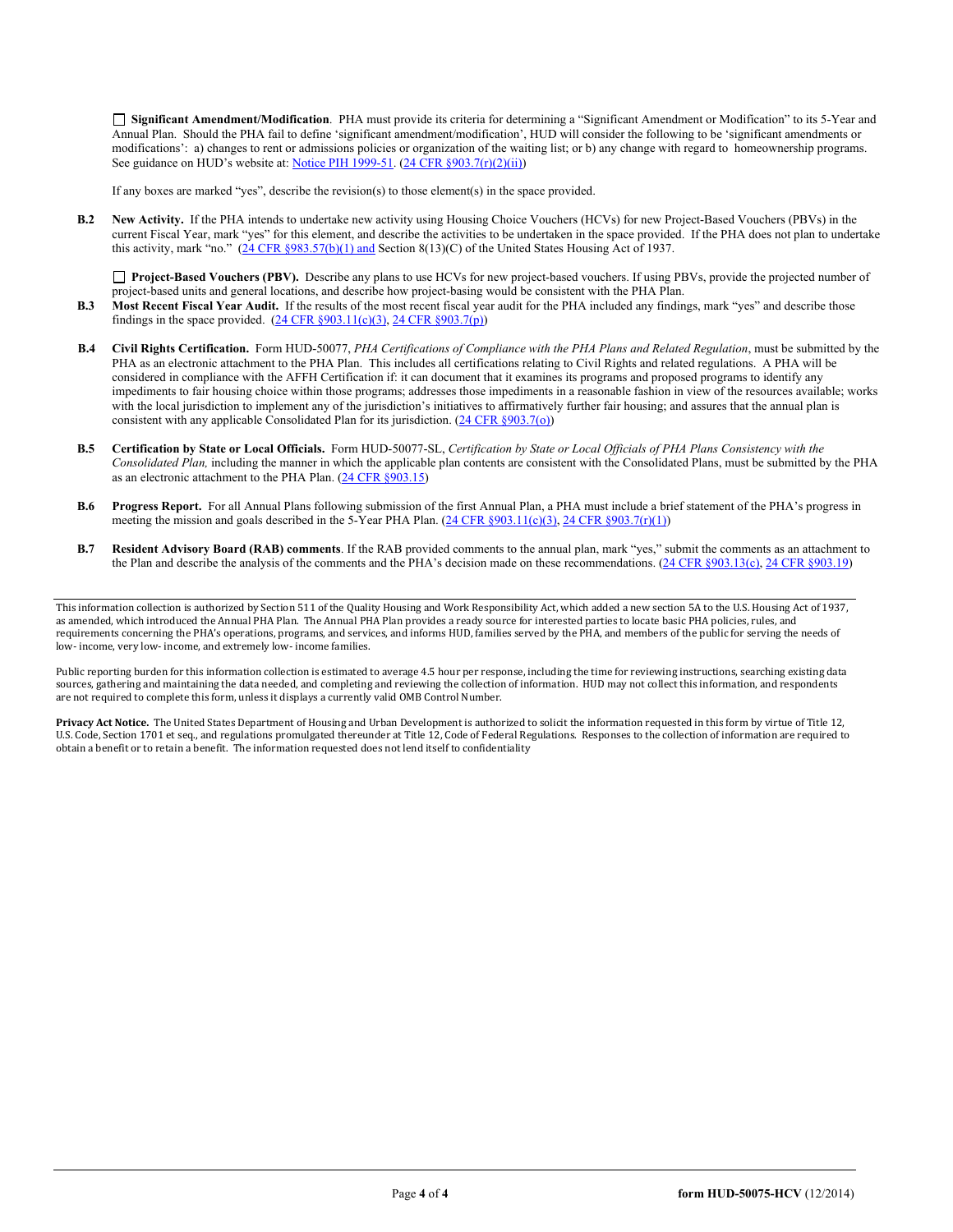

# **Mid-Columbia Housing Authority & Columbia Gorge Housing Authority Annual Plan Progress Report**

### **1. Expand the supply of assisted housing:**

#### **a. Apply for additional rental vouchers and set aside funding**

- Mid-Columbia Housing Authority (MCHA) and Columbia Gorge Housing Authority (CGHA) applied for Mainstream vouchers. In 2021, MCHA was awarded 89 Mainstream vouchers for non-elderly disabled households. CGHA was awarded 37 Mainstream vouchers in 2021.
- MCHA partnered with local organizations to assist with COVID-19 rental relief programs.
- CGHA operates the Washington Community Development Block Grant program, which provides rent, utility or mortgage assistance to those who had a negative financial impact due to COVID-19. This program helps prevent evictions and foreclosures due to the pandemic.
- MCHA received 19 Emergency Housing Vouchers and CGHA received 15 Emergency Housing Vouchers in 2021.

#### **b. Acquire and/or construct units.**

- MCHA continues to assist Columbia Cascade Housing Corporation (CCHC), a local non-profit community development corporation, with an affordable housing development in Klickitat County.
- MCHA has been approached by a private developer for participation as a special limited partner in a new construction affordable housing development in Hood River, OR.

#### **c. Support the development of other affordable housing in the 5-county service area.**

- In the past 5 years, MCHA has assisted CCHC with the development, acquisition and rehab of an additional 157 affordable housing units in the 5-county area served, including Hood River, Wasco, and Sherman counties in Oregon and Klickitat and Skamania counties in Washington. MCHA's role includes partnering on affordable housing projects when necessary and providing tenant-based vouchers to qualified households in the 5-county region.
- MCHA issued an RFP in May 2021 for project-based vouchers to help facilitate new construction of affordable housing units and provided a conditional commitment of 35 PBV for an affordable housing development with wrap around services in The Dalles, OR.
- MCHA intends to issue another RFP for project-based vouchers in early 2022 for new construction in Wasco and Hood River counties.



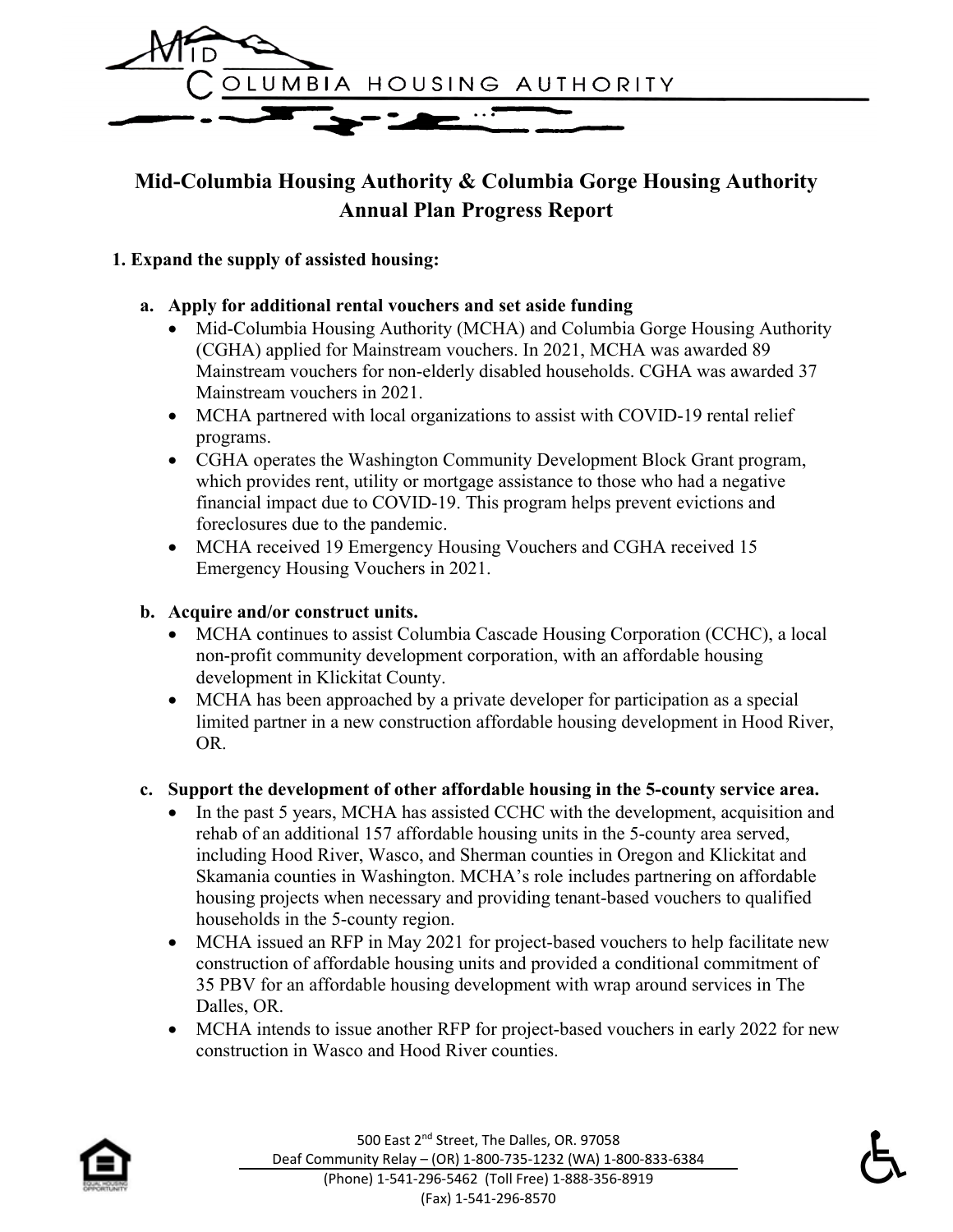

#### **2. Improve the quality of assisted housing:**

#### **a. Improve or maintain housing voucher management (SEMAP score)**

- MCHA & CGHA have received a **High** overall performance rating for the past 5 years from HUD
- HUD authorized waivers due to COVID-19 in PIH Notice 2021-14 which provided that PHAs retain the prior year SEMAP score. MCHA & CGHA maintained High overall performance ratings with HUD in 2019.
	- MCHA received a SEMAP score of 92
	- CGHA received a SEMAP score of 96

#### **3. Increase assisted housing choices**

• MCHA and CGHA continue to apply for special purpose vouchers, including Mainstream vouchers, when funding is available to expand the number of vouchers available in our region.

#### **a. Provide voucher mobility information and counseling**

- During the initial briefing orientation to the HCV program, MCHA explains the mobility of the voucher and the fact that it follows the household to the unit they choose. MCHA also explains the portability process. If a household is interested in moving, we schedule an appointment to explain the options the household has for a move.
- MCHA staff participates in monthly housing meetings with community partners. MCHA also attends staff meetings at community partner organization to better explain the voucher process to our partners so they can better explain the process to the households they serve.

### **b. Conduct outreach efforts to landlords**

- MCHA staff attend quarterly community landlord meetings to build relationships with local landlords.
- MCHA staff regularly field calls from potential new landlords with questions about our housing assistance programs.
- MCHA's website includes a landlord information section that explains MCHA programs, the Request for Tenancy Approval process, Housing Quality Standards and the inspection process, and the Housing Assistance Payment contract.
- MCHA staff actively participates in local government meetings to advocate for affordable housing, land use and education on the Construction Excise Tax to develop affordable housing.

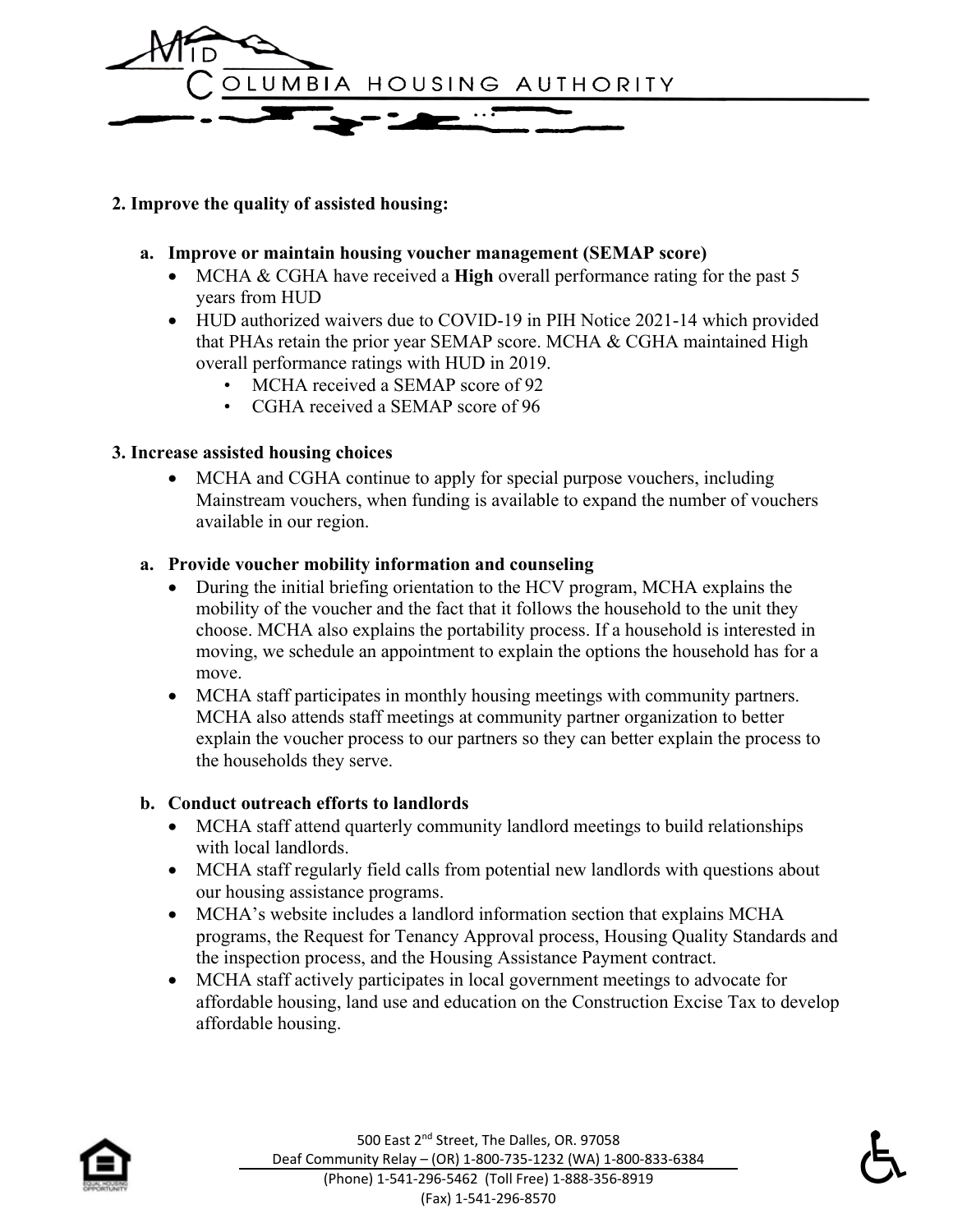

- MCHA staff regularly educates landlords about the Oregon "Housing Choice Landlord Guarantee Program." There is a link on our website that describes the program.
- **c. Support efforts to expand home ownership opportunities for low to moderate income families**
	- MCHA partners with Columbia Cascade Housing Corporation (CCHC) to offer financial and homeownership education, counseling, and support. CCHC is the 501(c)(3) development arm of MCHA.
	- CCHC offered 12 first-time homebuyer classes in 2021 through a partnership with Columbia Gorge Community College. Classes are offered in both English and in Spanish. The class is free to low- and moderate-income families. In 2021, 84 potential homeowners attended the class and learned about the home purchase decision and process.
	- CCHC offered \$15,000 in down payment assistance in Oregon. Eight forgivable loans were made in 2021, with three more scheduled to close by year end. Since we began offering down payment assistance, we have helped 35 households purchase homes with a value of almost \$13,000,000
	- CCHC has funding to acquire and rehab homes to help prevent affordable homes from being purchased and flipped strictly for profit. Wasco County sold us two properties this year using these funds. We hope to use the land in both cases to develop more affordable homes.
	- CCHC offers information and referral services for credit counseling, reverse mortgages and other homeowner questions in English and Spanish.

### **4. Promote self-sufficiency and asset development of assisted families**

- **a. Apply for available funding to maintain or increase the number of households that can be served under the Family Self Sufficiency Program**
	- Each year the Community Services and Special Programs Manager applies for funding for the Family Self-Sufficiency Program. The funding allows for continued coordination and growth of the MCHA and CGHA FSS programs.
	- MCHA and CGHA enrollment numbers continue to increase every year and remain above the minimum caseload numbers required by HUD. In 2021, MCHA had 79 FSS program participants and CGHA had 32 FSS program participants.
	- In 2021, MCHA had 12 FSS graduates who received \$68,047.27 in escrow savings. CGHA had 3 FSS graduates who received \$17,582.90 in escrow savings.
	- FSS Coordinators offer a series of financial education classes to help promote financial self-sufficiency. Topics include budgeting, saving, credit building and repair, dealing with debt, and fraud prevention. FSS Coordinators also offer one on

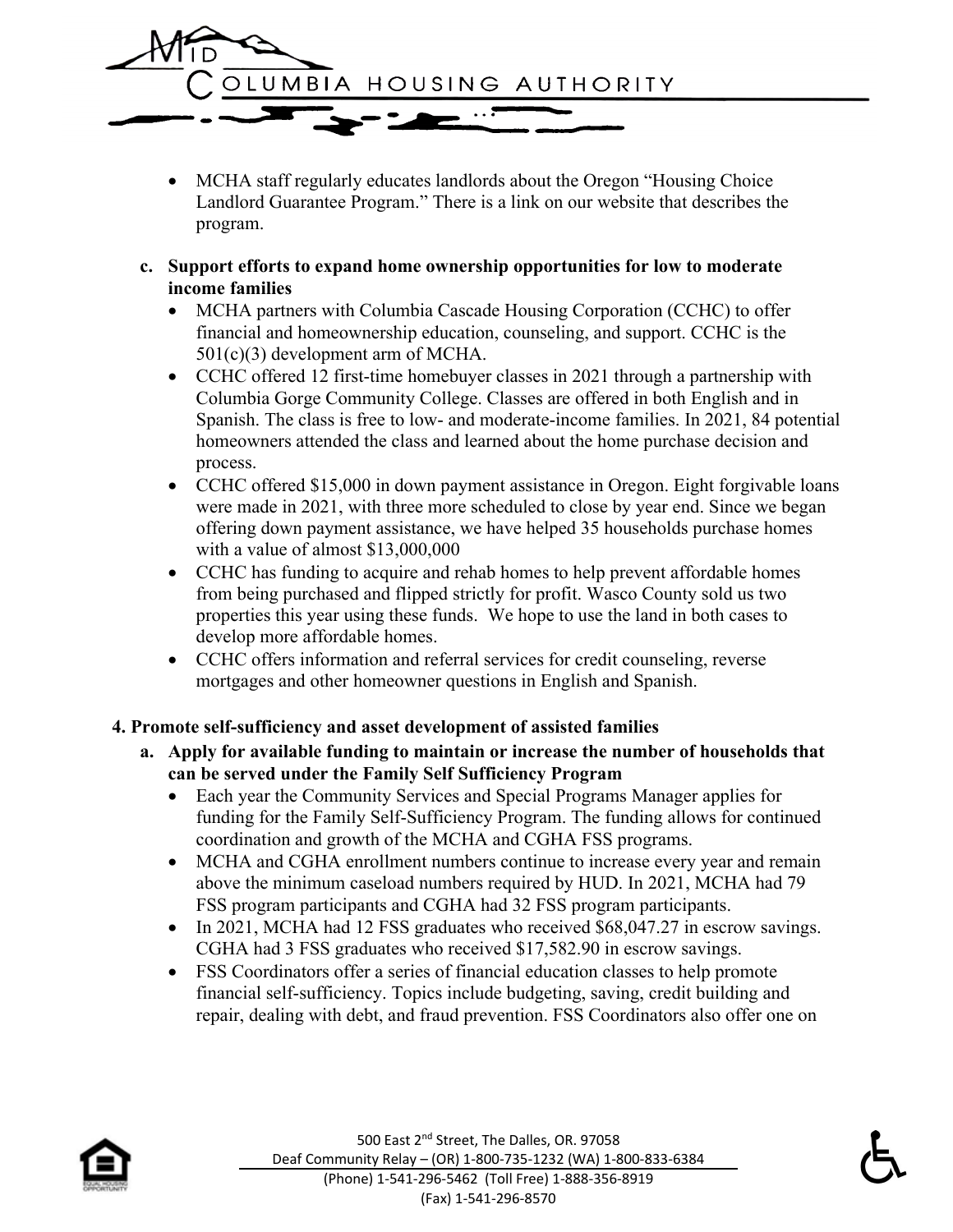

one financial counseling. MCHA and CCHC partnered to provided 23 financial education classes in English and in Spanish in 2021.

- **b. Administer the Individual Development Accounts for the greatest number of lowincome families possible.**
	- MCHA partners with Casa of Oregon to offer the Valley Individual Development Account (VIDA) program. One VIDA program participant started a small business with VIDA funds in 2021.
	- MCHA had two new households enroll in the VIDA program in 2021. Unfortunately, due to the pandemic, many of the participants on our VIDA waiting list did not want to commit to enrolling in the VIDA program until they felt more stable.
	- MCHA has 14 households currently enrolled in the VIDA program. Thirteen of the 14 households are saving toward homeownership and one household is saving for a small business.
	- MCHA continues to apply for funding from Casa of Oregon each year for the VIDA program. We have seen an increase in funding over the past 5 years and we always use all the funds allocated to our agency.

### **c. Provide financial management education to low-income families**

- MCHA and CCHC partnered to provided 23 financial education classes in English and in Spanish in 2021. There were 36 attendees at these classes. All classes were held via Zoom.
- MCHA uses the CFPB's *Your Money, Your Goals* curriculum and topics include "Budgeting and Saving," "Building, Repairing, and Protecting Credit," "Dealing with Debt and Predatory Lending," and "Banking Basics."
- MCHA and CCHC also offer one-on-one financial coaching to apply knowledge gained in the group education classes to individual situations.

#### **d. Provide homebuyer education training**

- CCHC provided 12 home buyer education classes in 2021 through a partnership with Columbia Gorge Community College. Classes are offered in both English and in Spanish. The class is free to low- and moderate-income families.
- In 2021, 84 potential homeowners attended the class and learned about the home purchase decision and process.

### **e. Provide or attract supportive services to increase employability**

- MCHA works with the Washington and Oregon State Employment Departments and DHS/DSHS JOBS program to increase employability for program participants.
- MCHA and CGHA FSS Coordinators work directly with FSS program participants to set goals related to employment, including resume development, searching to jobs, and focus on finding a long-term career.

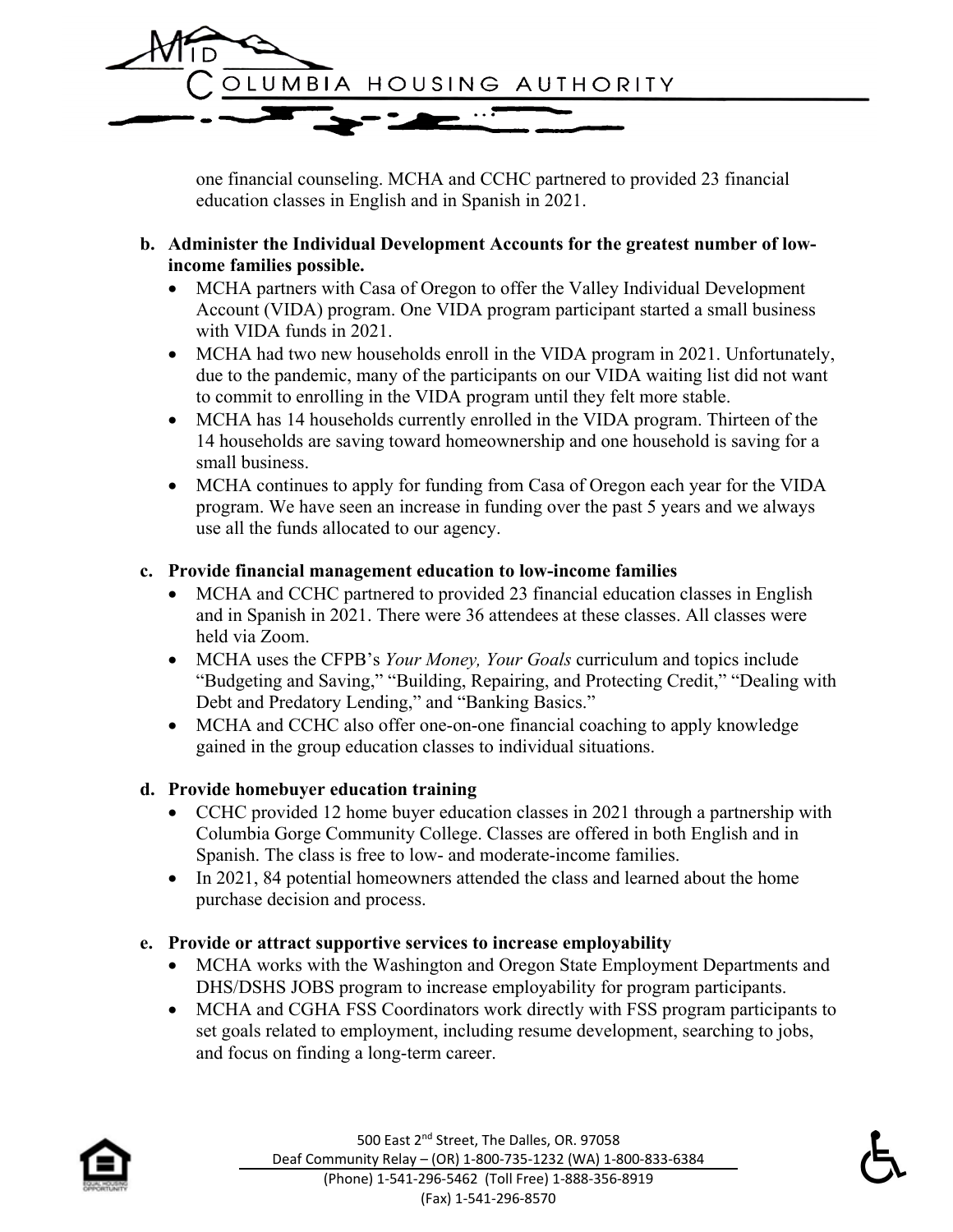

• In the 2021 calendar year, 67 FSS participants maintained employment and 35 FSS participants had an increase in earned income since enrollment.

#### **f. Provide or attract support services to increase independence for the elderly.**

- MCHA has partnerships with Oregon DHS Seniors and People with Disabilities (APD), Skamania County Senior Services, and Klickitat County Senior Services to provide referrals for elderly participants in our programs.
- State of Washington CDBG Home Repair program for Klickitat and Skamania Counties assisted 15 families to make needed health and safety repairs to their homes and we will be closing out this program by the end of the year. 73% of the families assisted had at least one family member over 60 years old.
- We received notification that a new, \$400,000 CDBG Home Repair program for Klickitat and Skamania Counties was awarded to the City of White Salmon though a partnership with CCHC. Historically, approximately 60% of homeowners who receive our home repair funds had at least 1 elderly person in the household.
- CCHC received notification of new funding of \$500,000 for a Home Repair Program from the State of Oregon CDBG program for Hood River and Wasco Counties. This program is made possible through a partnership with the City of The Dalles and will assist approximately 30 families to make needed health and safety repairs to their homes. Our previous repair program with the city of The Dalles, resulted in almost 60% of the homes worked on, having at least 1 person 62 or older living in the residence.
- CCHC is also the area counseling agency that provides foreclosure counseling to homeowners in danger of losing their homes in foreclosure. Many families were able to get modifications on their mortgages that allowed them to remain in their homes with an affordable payment. 66% of those counseled in 2021 included a head of household at least 60 years old.
- A total of three homeowners participated in the Foreclosure Avoidance Program in 2021. This relatively low number is due to moratorium placed on foreclosures during the year for most loans. This program helps residents of Wasco, Sherman, and Hood River Counties. Two of the three (66%) homeowners were elderly. Throughout the life of the program, approximately 65% of the participants received a modifications or other plan that allowed them to remain in the home.
- CCHC is the local agency for the area that administers the Oregon Homeownership Stabilization Initiative loans (OHSI). These funds provided up to twelve payments or up to \$20,000 in monthly payments on homeowners' mortgages through one program and up to \$50,000 as a one-time payment to lenders with another program. These payments kept many seniors in their home while they were able to look for modifications, jobs, or just more time to allow for better planning on what they will do next. We completed 15 applications and closed 8 loans in 2021 and approximately \$340,000 has been paid on behalf of homeowners in Wasco, Sherman and Hood